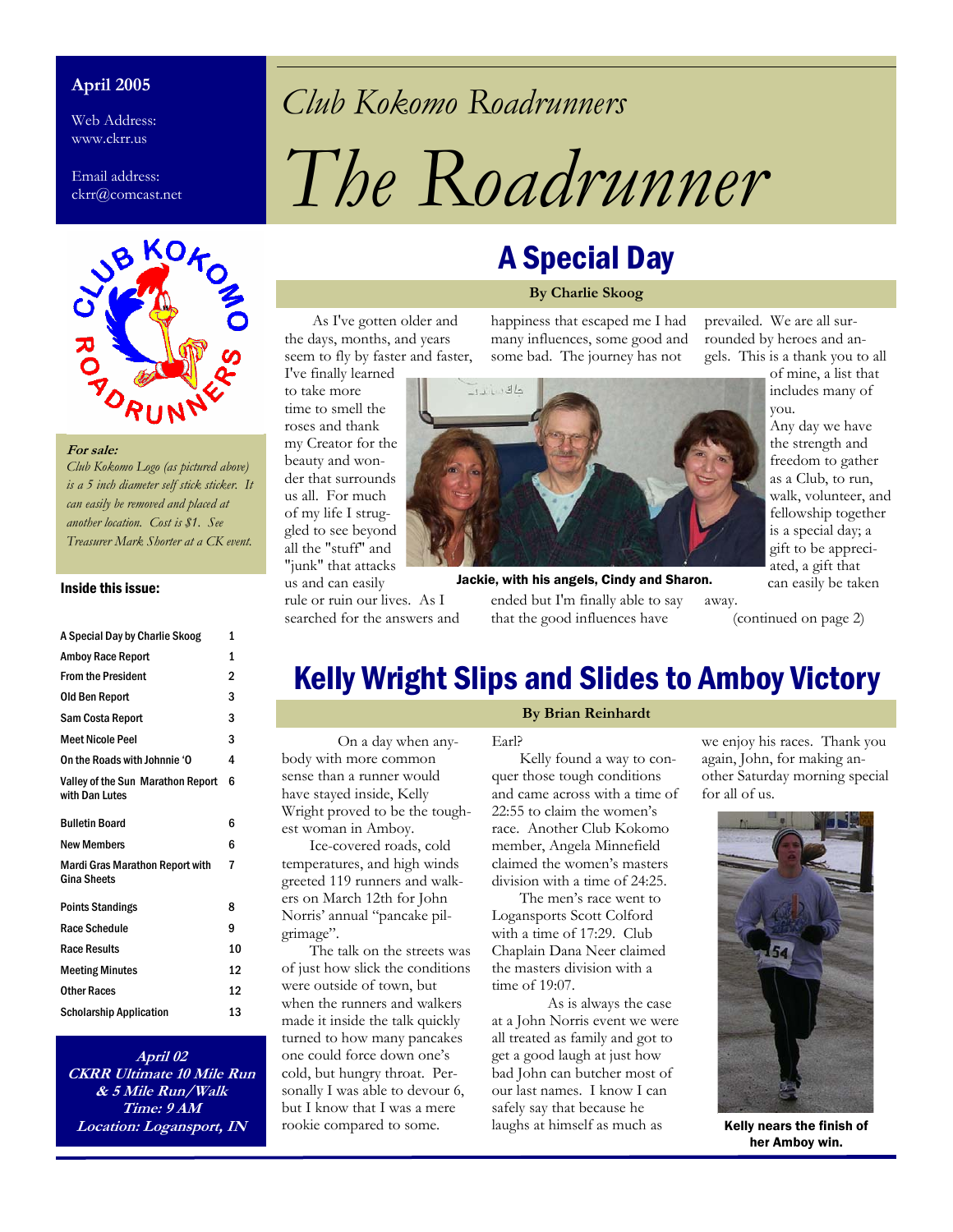### From the President

#### **By Ray Tetrault**

**WWK** 

"Captain Coyote" instructs the kids before the start of one of eight races.

When one part of the body hurts, the whole body is affected. After spending some weeks getting over pleurisy, I have discovered this truth to be absolutely true! Thanks CKRR cheerleaders who encouraged me with emails, phone calls, and visits. You make my world a better place.

The second season of Coyote Kids is rapidly approaching us. I am looking for 7 team leaders, 6 finish line workers, and 4 snackers (those who pass drink and food to the finishers). Last year we ran all 8 races in 1 hour each Thursday evening. This year we will be starting Coyote Kids on June 9<sup>th</sup> and we will run every Thursday evening until our awards night July 21st. The first race begins at 6:00 p.m. from Jackson Morrow Park. If you can volunteer for those 6 weeks of running plus one awards evening, you will find a whole lot of satisfaction by being a part of this great program. Give me a call if you can help at 765-854-5497 or email me at rayrobin@email.com.

The Bar Harbor, Maine marathon is shaping up to be quite a group of people. The following have expressed some desire to possibly go. Ray and Robin Tetrault, Jon and Missy Polk, Dan and Sara Miller, Jim and Roxanne Burrous, Tom Miklik, Charlie Skoog, Dan Lutes, Kelly Wright, Brian and Patti Reinhardt, Shannon Reinagle Will and Allison Irvin, Angela Minnifield, Steve and Barb Wand, John Norris, Jeff Lowery, Brent and

Cheryl Marner. Some are still on the

"undecided for sure list." If your name is NOT on the list and you are interested in going please give me a call. This is not an absolute commitment, but I am beginning the process of finding hotels and plane tickets at group rates. You can begin your training for the marathon or just go

along for the trip. No matter what, this trip will be one to remember for a lifetime.

Speaking of marathons, I was introduced to the race director of the Mickelson Deadwood marathon in South Dakota. This is the marathon trip our club is looking to participate in June 2006. He was a participant in the Sam Costa Mini Marathon. He is going to go out of his way to be sure we have the best accommodations possible when we give him a number who will be going out. If you haven't been to Mount Rushmore or the Black Hills this is the trip to go. Let's try for 40 people… or more!

> President Ray Tetrault "Captain Coyote"



Most of the Top of Utah crew poses for a group shot before heading out to celebrate a successful marathon.

### A Special Day (Continued from page 1)

Wednesday, March 16, was such a day. A community fun run with 40-45 participants, warm and sunny, a welcome respite, from a winter which had lingered too long. As we began to run and walk, none of us could see the storm on the horizon, not all of us were prepared, but by the Grace of God, some of us were. Included in our gathering was Jackie Sanders, a hero and inspiration to all of us, the guy with the bright blue eyes, kind smile, and the perpetual thumb's up. As Cindy Sutherland and I were 2.5 miles into our running of the Old Ben 5K course I looked ahead and noticed that someone had fallen on the bridge.

Cindy, a nurse by profession, left me

in her dust as she sprinted to the rescue. Rescue does not adequately describe what was to follow. Sharon Miller, another nurse and angel, was already doing chest compressions on Jack, as Cindy began mouth-to-mouth on a best friend and my fallen hero. I held Jack's hand, whispered "Come on Jack!", and we all prayed. People that work in hospitals know that prayer works, miracles do happen, and Jack is living proof of that. Jack was without a pulse for way to long, how could he possibly survive? Sharon and Cindy, the paramedics, doctors, and your prayers saved Jack's life. Look at Jack's picture and you see a miracle, look in Jack's eyes and I see something more special than a miracle. I see

love but greater than that I see the answer I searched for all those years. Jack Sanders found the answer long ago. Are you still searching?

 Amy Black took the picture of Jack with his special angels, Cindy and Sharon. Amy custom made a poster card for Jack and his family that has over 70 cameo pictures of many of you. If you would like to sign the card and/or your picture please see me as soon as possible. Amy's special card reads "They say everyone has a Guardian Angel. You must be pretty special to have a whole club of Angels." Truer words were never spoken.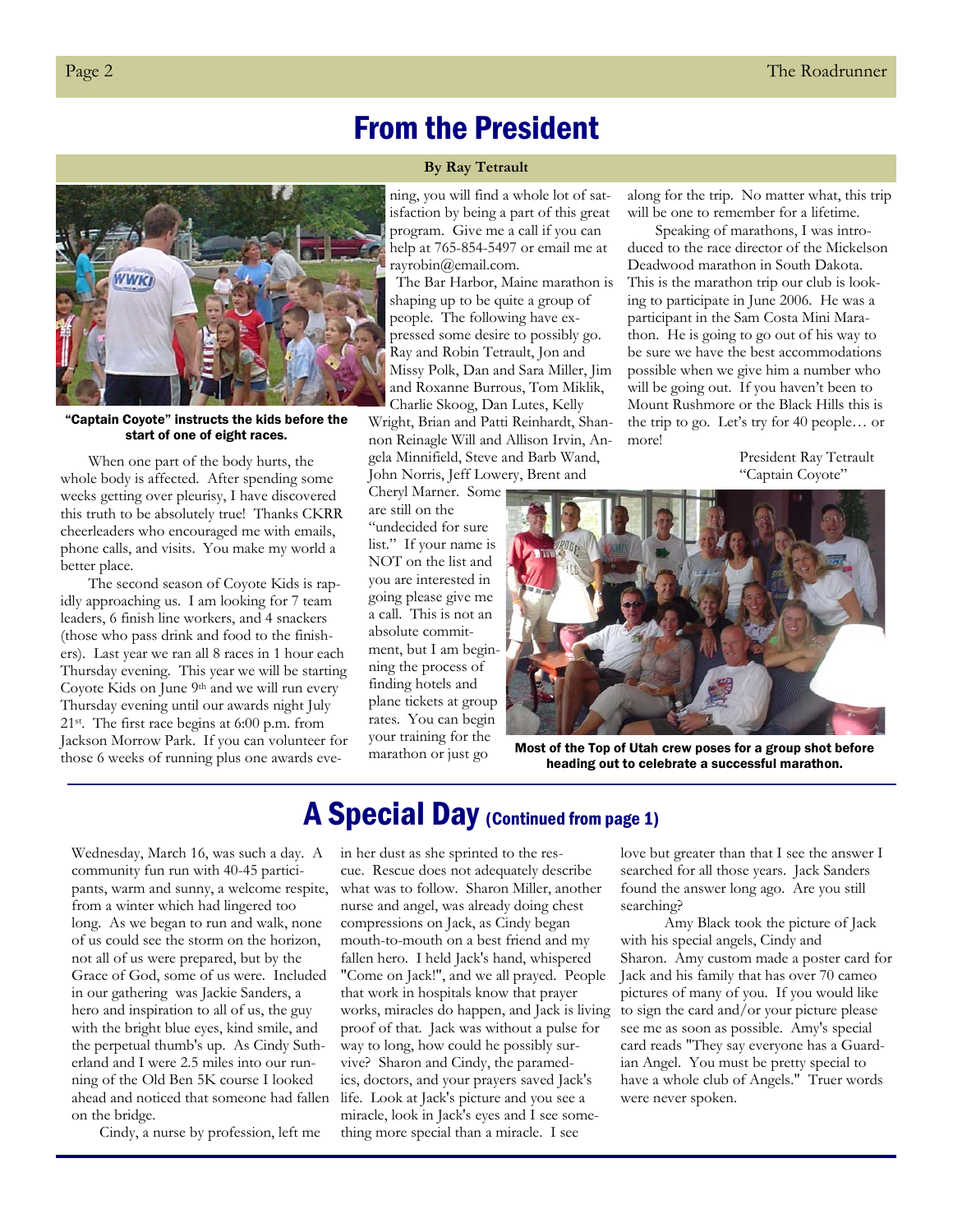### Christan Bahler takes Old Ben

#### **By Brian Reinhardt**

On a day made for running, Christan Bahler ran away with the women's race at this year's Old Ben 5k. She led the entire way and was never threatened. Her 19:11 was nearly a minute ahead of yet another impressive performance by 12 year old Waverly Neer with a 20:06.

Logansport's Scott Colford won the men's race with a time of 17:23 and was followed very closely by Waverly's dad and club chaplain Dana Neer with a time of 17:36. Dana also took the Master's win with a second place overall finish. The women's masters winner was Angela Minnefield with a time of 22:06.

In the walking division Jerry Lambert and Mary Miller were able to come away with convincing victories.

There were 139 runners and 41 walkers for this 2005 edition of the Old Ben and they were

greeted by nearly perfect running conditions and a very well organized event. The race organizers were even willing to put on a fun run even though it wasn't on the application and approximately 20-25 kids took advantage.



Runners and Walkers receive final race instructions.

### CK Wins Sam Costa!

#### **By Charlie Skoog**

cluded John "Captain Jack" Wiles, Dan "Marathon Man" Lutes, Mason and Rodney McGovern, A.J. Robinette, Jarred Hall, Amy "Kodak" Black, Alec and Quinn Reinhardt, Michelle, Mindy, and Matt Tetrault, the

Club Kokomo accounted for about 10% of the 322 finishers at the 36th Annual Sam Costa 1/2 Marathon winning numerous age group awards. Equally impressive and winning the hearts of Costa Director Terry

Townsend and the Indy Runners, were the awesome group of CK volunteers, who populated 3 of the 5 aid stations as well as several road sentry positions. Running a favorite race 50 miles from home and having our own friends and family providing cheers and much needed support must be experienced to be appreciated. Our crack volunteer lineup in-



Mother and Daughter Jill and Joyce Penny-<br>
Com. See ya on the road! coff ran Sam Costa together.

incomparable Ridge, Marsha Daugherty, Mike "Boston Bound" Deardorff, and special friends of CK., Lisa Estock, Theresa Anthony, Kent Hogan, and Michael Schaffer.

Thanks all for braving the cold and supporting our expanding local running community!

#### **ADOPT-A-HIGHWAY**

It's that time again! Spring, baseball, Earth Day, and the first Adopt-A-Highway work session of 2005. The date will be Thursday, April 7, and we will meet at the Macedonia Christian Church on State Road 19. For more info call 457-2607 or runckrr@aol.

### Meet Nicole Peel



Name: Nicole Peel

Age: 34

Family: Single (parents live in Kokomo)

Hometown: Kokomo

Occupation: Marketing director/ partner for Incredibly Edible Delites in Indy

Years running: 2 1/2 years

Reason for starting to run: Lose weight/get in shape

Running goals: Qualify for Boston—boy do I have some work to do!

Favorite Run: Chicago Marathon

Hobbies and other interests: Working out, hanging out with friends, watching sports (especially IU basketball), operating a small pet sitting business I've had for 15 years.

Reason for joining Club Kokomo: To run with a group and have someone to push me.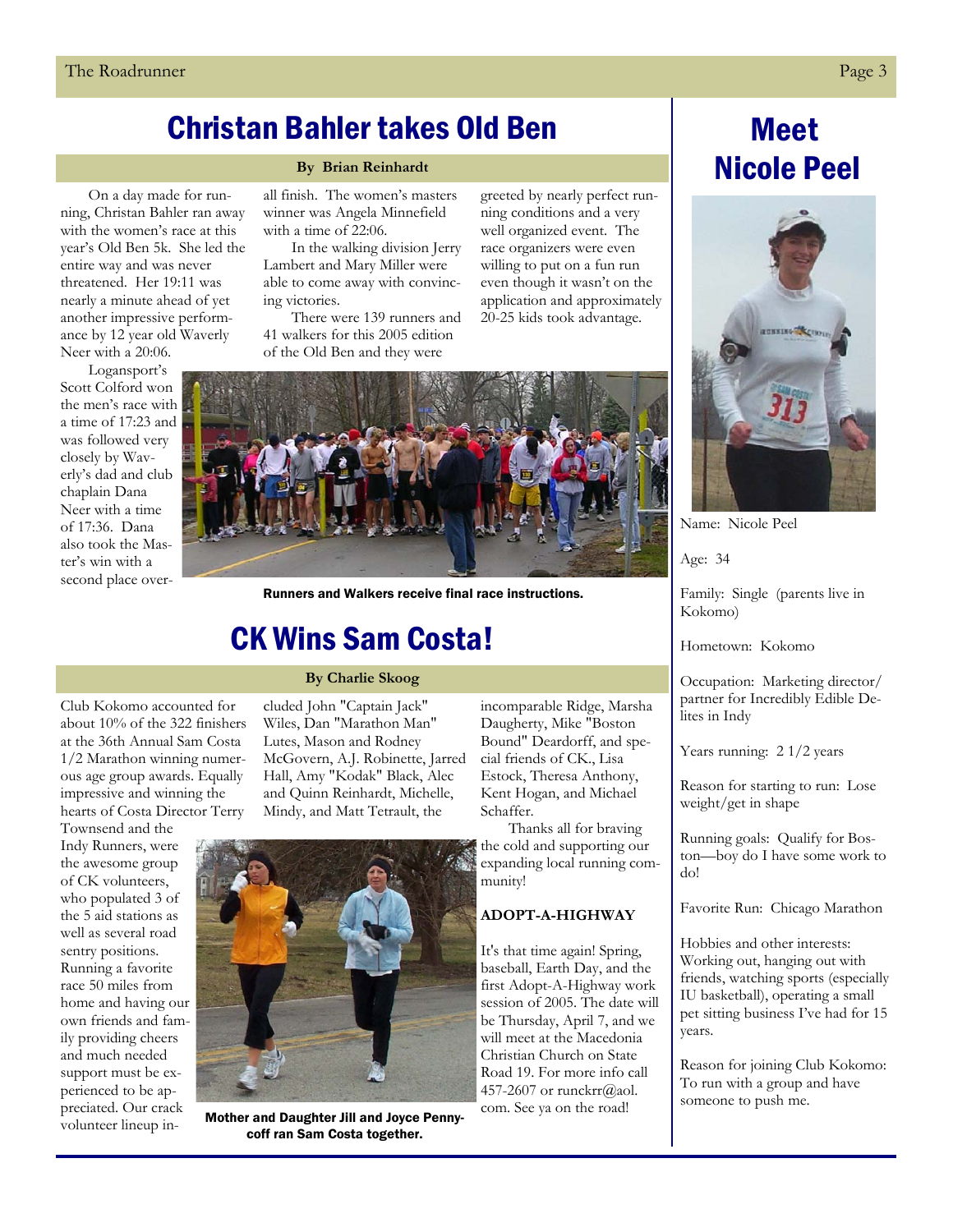### On the Roads

#### **By Johnnie 'O**



**BOSTON-BOUND ROAD-RUNNERS**  Four Club Kokomo Roadrunners trained

hard and achieved the dream of most long-distance runners. April 18 (Monday), they will

realize that dream when they run in the 109th Boston Marathon.

Boston is the world's oldest annual marathon, and one of the world's most prestigious road-running events. One of the reasons for its Holy Grail status is that runners must qualify by meeting stringent time standards at certified marathons. Another reason is Boston's infamous Heartbreak Hill that has broken many a heart on not one but a series of its hills.

Boston-bound CK runners are Kelly Wright, Mike Deardorff, Dan Lutes, and Ricke Stucker. Kelly and Mike are Boston rookies; Dan and Ricke, veterans.

#### **THE ROOKIES**

Kelly, 27, is a fifth grade teacher at Pettit Park School in Kokomo. She was always an "athlete by participation," but never considered herself a "natural athlete." She competed in volleyball and gymnastics at Peru High School, and, like a lot of kids in Miami County, she performed from age 10 to 18 in a variety of Peru Circus acts, including "swinging ladders, anchors, Spanish Web, and trapeze." Kelly, however, never "really ran."

 "I feel a lot more athletic now than I did in school. When I was younger, I didn't think I was that athletic, but now looking back I may have been more than I thought. As for inheriting it, my dad (Ron Byram) was an all-star athlete in high school and college, but I never thought I was following too well in his footsteps."

The Indiana University Bloomington graduate started running in college as something else to do to stay in shape. Running was a random thing Kelly did on her own at the recreation center and around campus.

 "Then I had a friend who talked me into running my first 5K in Bloomington. Another college buddy talked me into my first Indy Mini Marathon. I was hooked after that."

The next couple of years Kelly ran on and off, gradually becoming more consistent until running became a regular part of her day. "Now I have found some wonderful running partners to keep me going!"

Kelly joined Club Kokomo in 2003. She had been running by herself just for fun since she was back in Kokomo and heard about the club from various people. "I then met Shannon Reinagle and started running with her and after that I started doing regular club events."

Kelly has completed four marathons - Disney World, Chicago, Myrtle Beach (S.C.) and Top of Utah.

"The first one (Disney) was just a 'see if you can finish deal.' I was getting over mononucleosis and the longest run I had done recently was about 10 miles. Chicago was kind of a half-attempt at qualifying for Boston. Everyone was saying I should be able to do it but I didn't really know. At

Chicago and Myrtle Beach, I was within two minutes or less of qualifying for Boston."

 In those marathons, Kelly started out

okay and on pace but she "drastically" slowed down at about 18 miles. "No big reasons, just the usual - tired, pain, suffering, and weather not 100 percent perfect. It's all a mental game and I just lost mentally each time."

Kelly was determined to qualify for Boston at September's Top of Utah Marathon. Utah bills itself as a fast marathon. The first 13 miles are down hill, and temperatures normally are in the 50s.

The high point at Top of Utah for Kelly was the first 13 miles. The weather was perfect, the scenery was beautiful, and the pace was rolling right along.

"And then I hit the bottom of the mountain and all of a sudden the excitement was gone. The day heated up, the

scenery changed, and the pain started. I was watching my pace very closely and mile by mile I was losing that little bit of padding I had built up in the first half. I actually walked through a few water stops and a few short distances.

"As I got closer to the end, I realized if I missed it (and it would be close), it was going to be another miss by just a minute or so. With another failure on the brink, I became more frustrated and really tried to push myself to 'just get it over with.' Once I could see the finish line it was all good."

Kelly finished Top of Utah in 3 hours, 38 minutes and 21 seconds, meeting the 3:40 Boston standard for her age. "The trip itself was exciting enough. I would have come home happy either way."

Kelly does daily runs at 5:15 a.m., long runs on the weekend, and some Wednesday night club runs. She sprinkles in a few speed workouts and weight training. She averages 35-45 miles a week.



"I have two very dedicated training partners (Shannon Reinagle and Earl Strong) who keep pushing me." Kelly, her husband Moe, and Shannon and her husband Dave are flying out together Saturday

(April 16). They are staying in a motel about 3.5 miles from the finish line in Somerville. They will fly home on Tuesday (April 19).

Shannon will be volunteering at the Runners' Expo on Sunday, and "the boys will just be along for the fun."

Kelly is excited about Boston. She wants to better her Utah time (sub 3:38) and run as well as she can.

"I hope to peak with a good, solid 22 mile or so training run. We've been hitting the weight room pretty good and working in a few hill workouts. I also hope that all those beautiful Indiana 20-degree, icy/snowy runs will be worth something."

As for runners wanting to qualify for Boston, Kelly offered the following advice: "Just go for it! Run like the wind and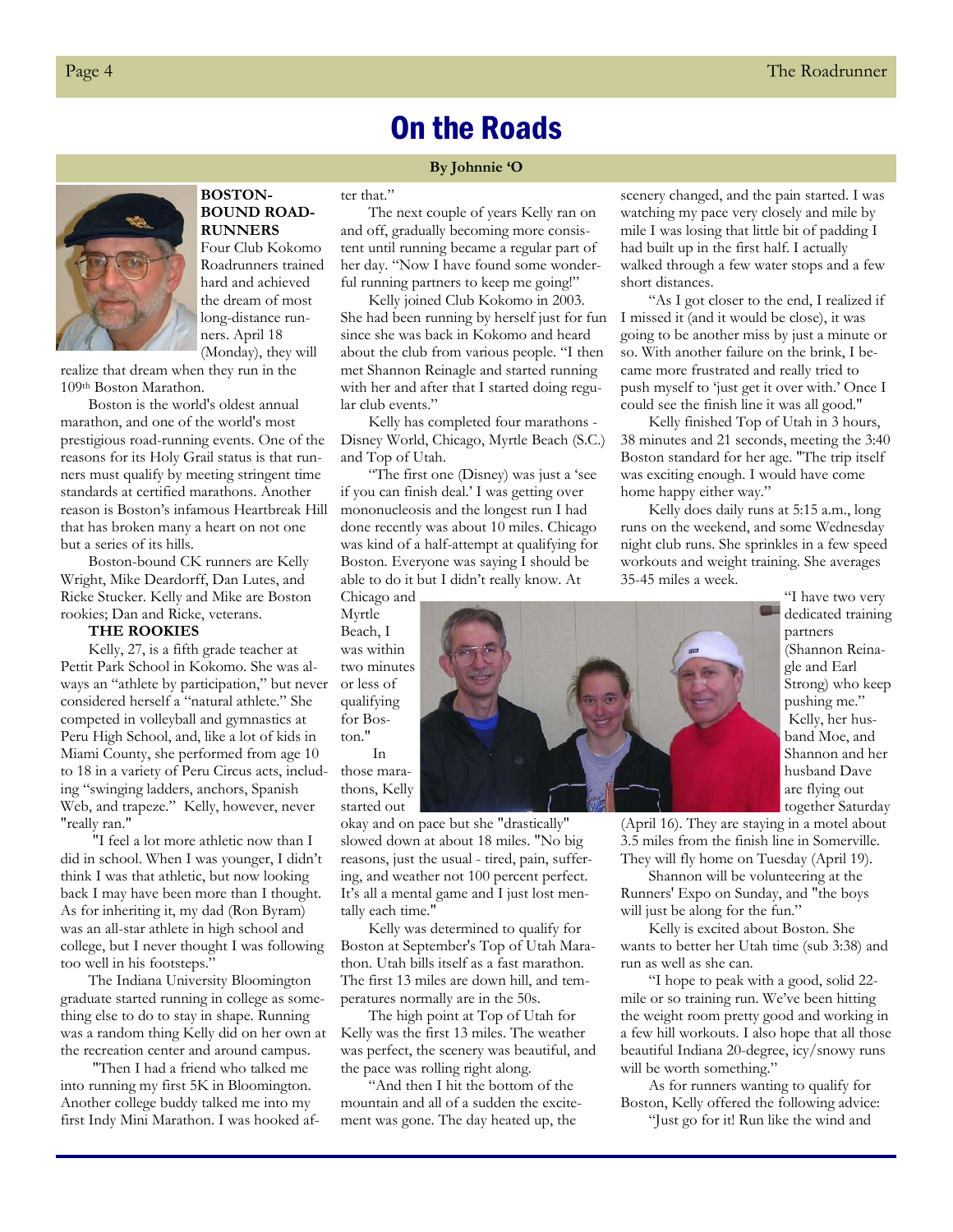#### On the Roads (continued)

keep trying until you reach your goal. If you had told me five years ago that I would run Boston, I would have thought you were crazy. When the time is right, things will work out. Just keep working at it."

Mike Deardorff, 50, is a caseworker with Child Welfare. He started running in 1980. Rick Parsons, a great track runner in high school, was Mike's best friend. One day, Mike boasted that he was in good shape. Rick challenged him to prove it by running an 8-minute mile.

"I did not make half a mile. I was flat dead, and I was shocked."

Running became Mike's "challenge," and when Rick told him that races gave out Tshirts, he "was hooked."

Mike joined Club Kokomo in 1998, because friend and CK member Charlie Skoog would not "leave me alone until I joined."

Mike has run 10 marathons, but it wasn't until his last two that he attempted to qualify for Boston. "I just didn't think I was good enough."

Mike began to think Boston was possible when he set a personnel best by 10 minutes at 2003 Grandma's Marathon, and friends convinced him to give it a try.

In September, Mike joined Kelly and other CK members at the Top of Utah Marathon. During the race, Mike "overheated" in the unexpected 70-degree weather.

Mike's second attempt came at January's Houston Marathon.

"I went to Houston with the idea of qualifying for Boston. Around 22 and 23 miles I knew it would be very close but my legs were dead. I finished in 3:36.45, and missed qualifying by 46 seconds."

Charlie and club member Tom Miklik also ran Houston, and they urged Mike to apply for Boston anyway. Charlie even called Boston, and officials said they would take a look at Mike's application. Mike found out Feb. 7 that he had been accepted.

Mike and Charlie will fly from Indianapolis on Saturday morning. They will stay with Dan Lutes in Cambridge, and will return home on Tuesday. Charlie will be a volunteer in the Athletes' Village on race day.

Mike trains with Don Gifford and Ricke Stucker. They push him to do his long runs "fast." Mike had weighed 180 pounds for years, but Ricke convinced him to drop his weight to what it was in high school.

"I ran Houston at 165, and it made a huge difference."

How did he lose weight? "I quit eating so much ice cream. I also started weighing myself. When my weight would start going up, I'd cut back on eating."

Mike's advice for a person attempting to qualify for Boston is to lose weight and have training partners.

Mike plans to enjoy the Boston experience. "This is the one goal in running I have wanted to do for 20 years but I never figured I could do it. I am going to have fun or at least as much fun as you can during a marathon."

#### **THE VETERANS**

Ricke Stucker, 57, is a teacher and cross country coach at Kokomo High School, and he's run 12 marathons, including seven Bostons. He has been a CK member for 28 years, and was its president for several terms.

Ricke qualified in October at the Detroit Marathon. He ran 3:37. His best Boston time is 2:48; his worst, 3:15. He runs Boston because "it's tough, (its) history, no joggers, (and) scenic." His goal this year is to run at least 3:45, which will qualify him for Boston 2006.

Ricke averages 50-70 miles a week. His typical training week consists of running twice a day, working out with weights twice a week, and running hills once a week.

Ricke plans to fly to New York City and stay with an "old" IU cross-country buddy. They'll drive together to Boston.

"Heartbreak Hill actually is a series of four hills that are followed by

a long, steep downhill section. They start at mile 18 and end at mile 22. You don't run a PR at Boston."

Dan Lutes, 41, is a warranty engineer at Delphi Electronics & Safety. Dan's been a Club Kokomo member for 11 years. He's been running for 18 years, but running marathons for only 12 years. He's completed 44 marathons in 35 states. He once ran two marathons on consecutive days. His

goal is to join the 50 States plus D.C. Marathon Club.

This will be Dan's 10 consecutive Boston Marathon. He finished his first Boston in 1996 in 3:26.12. His best Boston time is 3:09:48.

Dan qualified for Boston in January 2004 when he finished the Las Vegas Marathon in 3:15.06. Since Boston 2004, Dan

has run four marathons - Jay Peak in Vermont, Top of Utah, Midsouth Marathon in Arkansas, and Valley of the Sun Marathon on March 12, 2005, in Arizona.

His typical training week is an easy run on Monday, Wednesday, and Friday. Tuesday is either hills or a track workout. He switched to 200s from 800s this year, but injured himself so he's backed off the track workouts. Thursdays are tempo runs between 0.75 and 2.25 miles with rest intervals in between. Saturdays are long runs of 15 to 20 miles. While maintaining the "intensity" of his workouts, he starts to taper three weeks before the marathon.

All of Dan's runs are done in the morning, because "…that is the only time of the day I can control." He starts at 5 a. m. on easy days, and 4 a.m. on hard days.

"I love Boston! The history, the crowd, the course…what's not to like. The course is the most technically challenging marathon out there. The hills are perfectly placed to hit at the exact moment most runners are worrying about hitting the wall. I have run much hillier marathons. Actually, the hills aren't even that big at Boston, but the timing is the big thing. You have to be almost 'fresh as a daisy' when you get to the first hill and you have to keep your mind in the race for 'Heartbreak' and the entire set of hills.

"I love seeing the Spires of Boston College because that means the hills are over. This will be my 10<sup>th</sup> Boston and I

> have yet to run a good one! There always seems to be something I could have done better. Maybe it will come this year."

> Our Boston-bound Roadrunners trained hard, and achieved their goal of qualifying for the Mecca of marathons. We wish them well, and hope Heartbreak doesn't break their hearts. If it does, they have proven they have the moxy to

"Every completed marathon is a great accomplishment, so just be thankful that you have the ability to get up everyday and be a runner," Kelly said. "It doesn't really matter if you run a two-hour marathon or a six. The point is that you ran it and that you push yourself to improve a little every time. Love life. It's a wonderful thing!"

mend their hearts and try again.

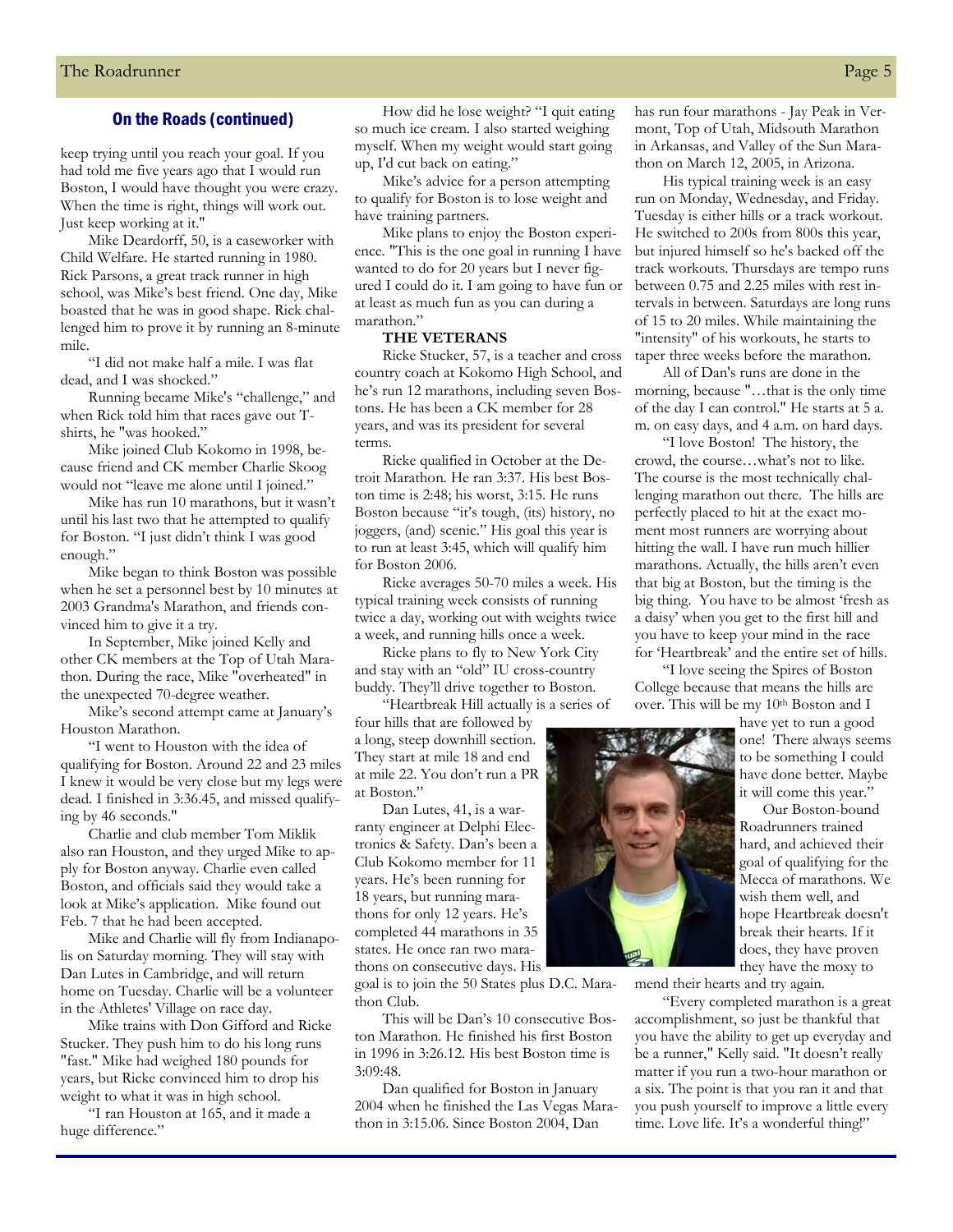### Valley of the Sun Marathon

#### **By Dan Lutes**

Just got back from out west where I ran the Valley of the Sun Marathon in Mesa Arizona.

without the kids and made a *I kept my 7:35 pace going through the first 14 miles, BUT, when the wall hits* 

*EARLY, it hits* 

*HARD!* 

five day weekend out of it. I knew it was going to be a hot one when I heard Friday's high was 90 degrees but rested my hopes on Sunday's forecast of highs only in the lower 80s! The other promising factor was that the race was advertised to be a 6:15am start to

Linda and I went out together

beat the heat. The first sign of trouble was, surprisingly, the packet pickup. I showed up at the Air Museum using my preprinted map and the guy at the door said "Oh yeah, you're about the 5,000th person to show up for that!" and gave me directions to the real packet pick up which was 10 miles away. Apparently, they had a last minute change and didn't update the website. Oh well, no big deal.

Second sign of trouble... showing up for the buses to the start at 5am and seeing NO buses but a long line of nervous runners. The buses did slowly trickle in but we all knew that there was no way they could get us all bussed to the start line 6 miles away and still get the race started on time. The start did actually happen at 6:40am so it wasn't too late, and we all still had hopes of cooler temps, although the low only got down to 60.

Third sign of trouble...the sun popping up and hitting our backs within the first mile! The course was a very pretty run starting north of town on a gradual downhill mountain road to a fairly flat city course and ending on the Red Mountain High School track.

Then, the forth sign of trouble...no volunteers at the first water station (it was self serve!)

With all these warning signs, you would think I would have backed off on my goal of a 3:20, but of course, I didn't. I kept my  $\sim$ 7:35 pace going through the first 14 miles, BUT, when the wall hits EARLY, it hits HARD! The last 12 miles

were truly a death march.

Even though Linda was out there cheering me on, taking pictures and videos, and recruiting others to cheer me on, my spirits could not be lifted. I was shuffling. The part of the course I thought I would enjoy the most (the beautiful run along the canal through the orange groves) became a rutty, hot, dusty pollen fest which I was glad to escape back onto the city streets.

I finally ended by reciting in my head, over and over, my final goal of "I'M NOT WALKING!" And while I never walked, any decent speed walker could have easily dusted me in the last 3 miles.

Oh well, I survived, and the post race massage by a "body walker" was a truly unique experience.

We enjoyed the rest of the weekend, getting in 2 rounds of golf, some hot-tubbing, many art museums and a trip up to Sedona. We also experienced a 12 inch snow storm in Flagstaff on our way out to Meteor Crater.

All in all, a very enjoyable trip...in spite of the marathon.

### Bulletin Board New Members

The Symphony Run will be held on September 24th and not on October 1st as reported in the race calendar. The race calendar has been updated to reflect this change.

Beyond the Finish Run Club in Marion meets every Tuesday at 5 PM and every Saturday at 9 AM (Matter Park in Marion..off of St Rd 9 North). When it gets warmer they run at 8 a.m.), same place. Contact Connie Gamble for details (765)384-7109

Let me know if there is anybody who still wants to transfer a Mini race entry. I'll do my best to find someone who wants to run and take it off your hands. If you need one let me know as well. Teresa Long emailed and said she had one available. If you need one I can contact her to see if it is still available.

**Kathleen Leach Ravi Nagaragu Jason Rush Kim, Carrie, Sarah, Cara, and Jordon Lee Jill Parry Jerry Land** 

**Welcome to Club Kokomo!** 

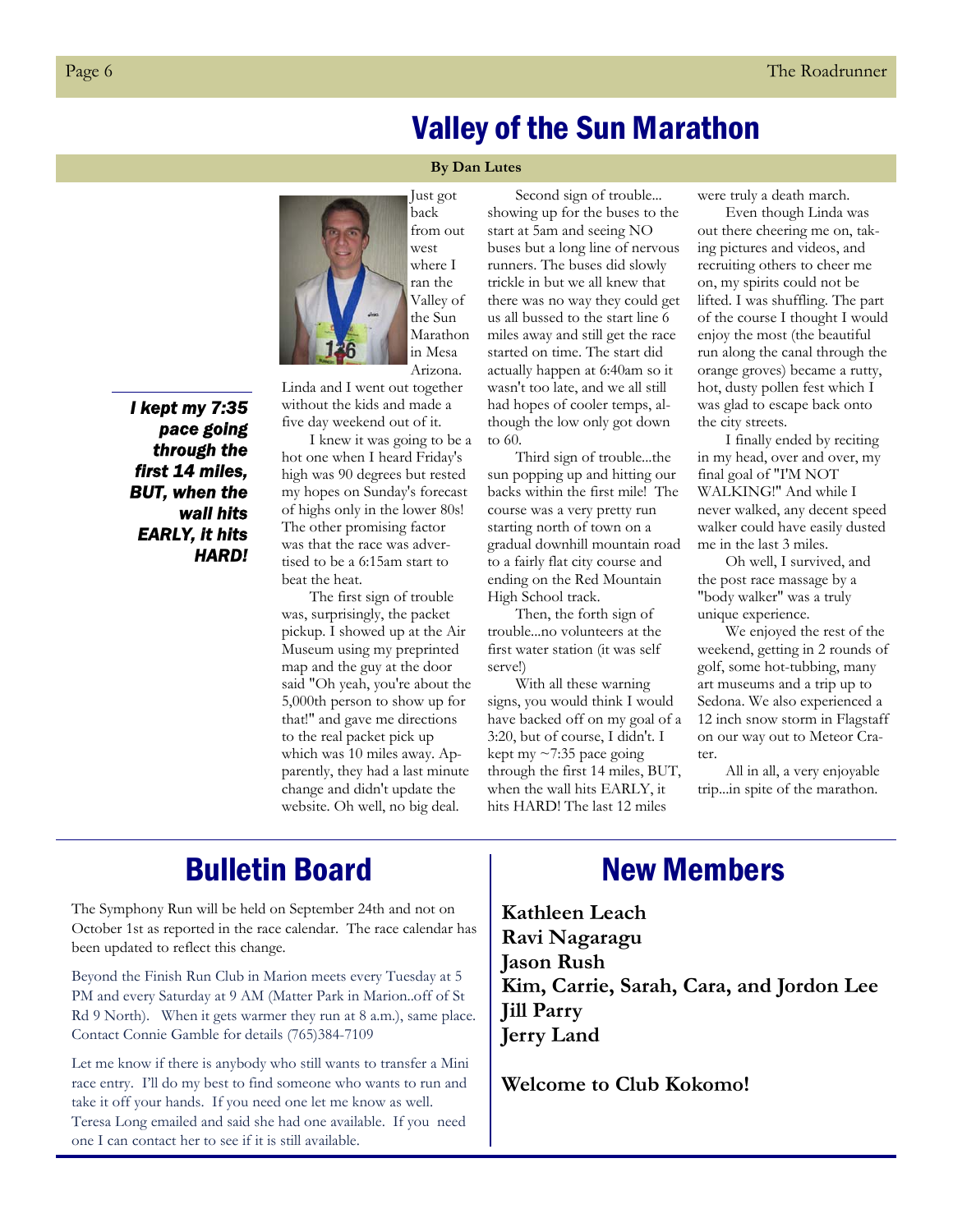### Mardi Gras Marathon

#### **By Gina Sheets**

*I have never hung around the aid stations to take a good look at what is available so maybe the Mardi Gras was not too unusual but there were pretzels, chips, cookies, oranges, nuts (including people), brats, ribs, and beer – yep, all that stuff.* 

I appreciate being a part of Club Kokomo; I have proof for my husband that I am not that crazy because the Wednesday night group folks are just like me. Or, if I am crazy, I am in good company.

After struggling through my last marathon, the Mardi Gras marathon in New Orleans, I realized the power of too much. Perhaps in the first nine months of my long distance running career doing three marathons and one ultra was a wee bit too much.

The Mardi Gras marathon for me was a race just to finish. No hope for a Boston Time, I was just hoping to shuffle the entire race. If you have not done the Mardi Gras I would encourage you do so, IF, you like to train in Indiana winter, the race was Sunday, Feb. 27th.

The race was different for me, being at the back of the pack was a treat; I have always wondered what went on back there, now I know. I finished this race in 5:25, which is over an hour

plus for me. Shuffling this slowly (you know I can run without bending my leg) I had the chance to linger at the porta-potty line. I heard all kinds of interesting stuff while in line.

Past the half way mark I looked forward to all the aid stations and what a spread. I have never hung around the aid stations to take a good look at what is available so maybe the Mardi Gras was not too unusual but there were pretzels, chips, cookies, oranges, nuts (including people), brats, ribs, and beer – yep, all that stuff. People were guzzling down the beer. Now one guy had a pack across his shoulder and it was full of beer. At the back of the pack people were having a great time, some wise people had their own cameras and would stop for pictures, I wish I would have thought of that!

The course was clean, flat (one overpass hill) and seemed to be fast. (My split time was 2:37) Toward the Garden District (the second half) the streets were painful for me because the old street of brick and cobblestone was coming up

through the pavement. Potholes were four layers deep. There were spots were there was not a lot of fan support but the views were always entertaining. Traffic control was super. Weather was raining in the morning which probably chased some humidity away. The day was around 60 degrees with some pretty good wind for about the first 9 miles.

The expo was good, the post party still had beer (more beer) and snacks even when I finished. What was cool is you started right outside the Sugar Bowl and finished inside the Dome. The medals are okay. The shirt is what I like, only marathoners get the marathon shirt, the half marathon had its own shirt and so did the 5k.

New Orleans is a different world! Wow! I am not sure why it is called the Mardi Gras marathon because it is several weeks past Mardi Gras. My husband and I enjoyed the trip; he does not run but got to fish. I would recommend the Mardi Gras Marathon.

### Race for the Cure Update

#### **CK's Race for Cure train leaving Lowe's at 5:45 a.m.**

Capt. Jack's car-train to the Race for the Cure will be leaving Lowe's northeast parking lot at 6 a.m. April 16. As in the past, we'll take a team picture on the southeast steps of IUPUI Library at 8:15 a.m., race at 9 a.m., and meet for lunch at 11:15 a.m. at Don Pablo's in Carmel.

The train will take U.S. 31 to Indianapolis, make a right onto West Michigan Street, and park west of Indiana University-Purdue University campus or north of West Michigan Street. We will have free parking in all IUPUI parking lots, except Lots 80, 83, 85, and the Blackford Street Garage.

For more information about parking, go to www.komenindy.org, click Race for the Cure, then click Race Day Information, and

scroll down to Parking. Or, you can talk to Stan Shuey (stnshuey@aol.com), who normally finds the best parking spots.

Team members can pick up their race packets 5:15 p.m. Wednesday (April 13) near Old Ben in Highland Park, or 5:45 a.m. in Lowe's parking lot on race day (April 16). If you can't make the pick-up days, contact Johnny 'O by April 11 at 452-6706 or jwiles9890@aol.com

As of March 23, Club Kokomo's 2005 Komen Indy Race for the Cure team has 48 members, and has received \$877 in donations. The members are: Bill and Kathie Barnett; Milt and Helen Brown; David Downham; Cyndy Eynon; Don and Diane Gifford: Michael Graham; Melvin and Barb Hobbs; William, Allison and Zoe Irvin; Jerry Lambert; Cheryl Marner; Eric Mathew; Kieth McAndrews; Tom Miklik; Mary Miller;

Sharon Miller; Ron Moore; Tami Moore; Shannon Reinagle; Brian, Patti and Quinn Reinhardt; Mike, Toni, Emily and Haley Rethlake; Pat Robertson; Joyce Russell; Jackie Sanders; Lorene Sandifur; Gina Sheets; Stan Shuey; Charlie Skoog; Kevin Starick; Tim Taflinger; Sara Thompson; Erin Wallace; Steve and Barb Wand; John and Anne Wiles; Shirley Wilson; and Kelly Wright.

Charlie, Kelly, and Shannon joined the team even though they are flying to Boston on race day. Charlie can't do the race because his flight leaves in the morning. Kelly and Shannon will be running Race for the Cure, because they have a 1 p.m. flight.

Team registration is closed, but you can still enter as an individual on race day.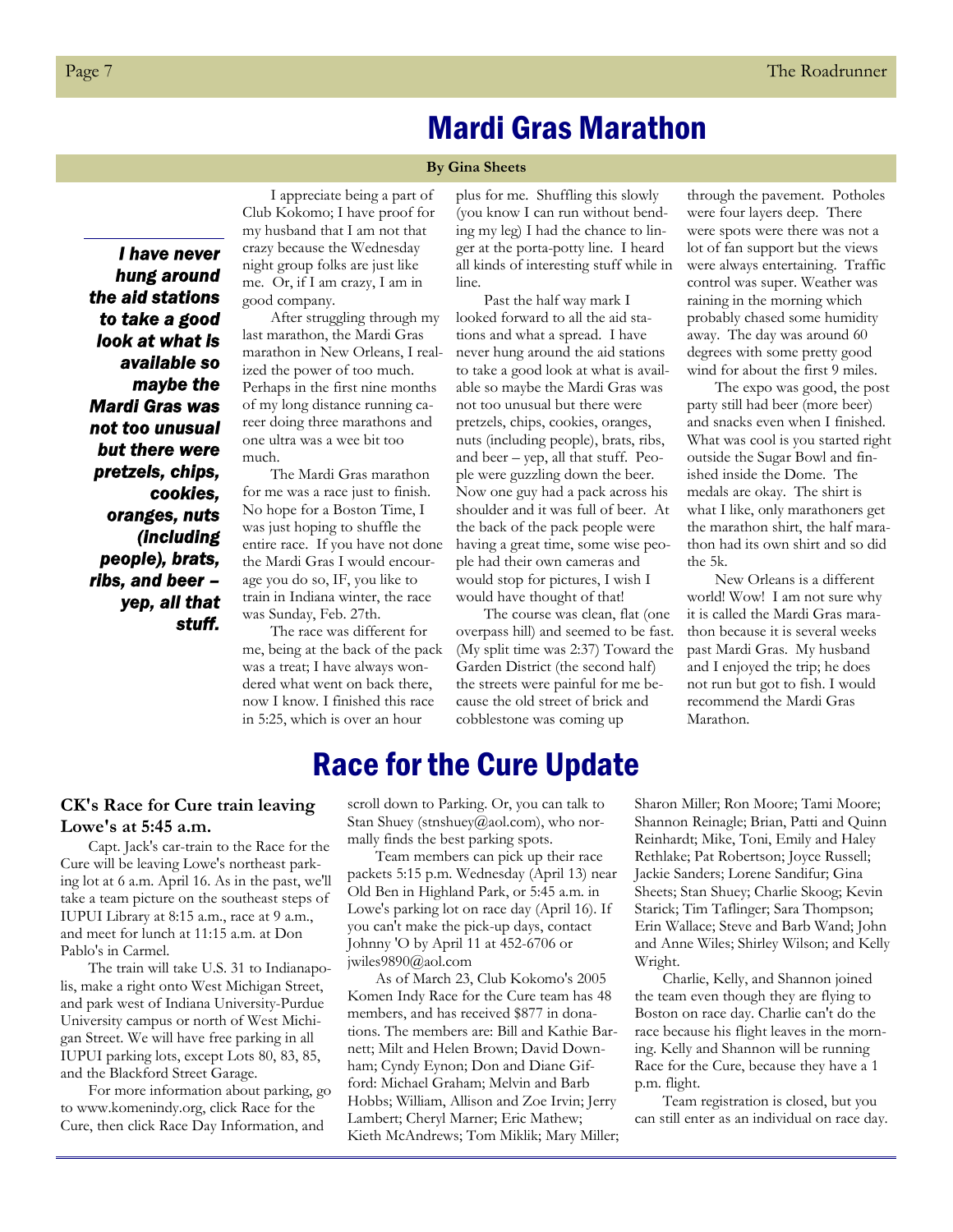### 2004-2005 CK Points Standings

Races scored include the charity run, NY Eve Race, Oakbrook Valley Race, Amboy Race, Old Ben and any marathon, half-marathon, or volunteer.

#### **Runners**

#### **Women**

0-12 Waverly Neer 3-60 Kierra Howell 3-50V Kayla Reinagle 2-35 Shelby Revils 2-32 Mindy Tetrault 1-20V

13-19

Vanessa Lorenz 5-84 Amber Longwith 4-56V Megan Tetrault 3-50 Annina Gruber 1-20 Anna Hurlock 1-20 Sarah Bauson 2-19 Becky Elliott 1-10 Laura Bauson 1-9

20-24 Michelle Tetrault 4-75 Christan Bahler 1-20 Grace Bauson 1-20

25-29 Kelly Wright 6-120H Shannon Reinagle 6-100H Allison Irvin 4-54 Justine Eads 3-42 Geana Moore 1-20

30-34

Heather Weber 3-60 Lisa Jones 3-55H Nicole Peel 2-40H Jeanette Merritt 3-37 Julanne Packard 2-32 Amy Graves 1-15 Lisa Stucker 1-15

35-39 Gina Sheets 4-72M

Angie Banush 3-52H Tami Moore 3-44 Teresa Long 2-30 Tracy Carden 1-15

40-44 Patti Reinhardt 6-105H Roxane Burrous 4-64H Sharon Miller 4-52 Lynn Howell 3-45 Angela Minnefield 2-40

45-49 Cassie Bauson 2-40 Sandy Knowland 2-35

Pam Fisher 1-20 Cheryl Marner 1-20 Brenda Masters 1-20V Ellen Marie Nichols (Mavrick) 1-15

50-54 Robin Tetrault 6-107HV Joyce Pennycoff 4-75HV Sara Miller 2-40 Lorene Sandifur 2-40V Rhenda Acton 3-40 Christine Williamson 2-29 Robin Cole 2-20

55-59 Karmen Glaspy 3-55V Doris Griffith 1-20 Anne Wiles 1-20V Shirley Wilson 1-20H

#### **Men**

0-12 Quinn Reinhardt 5-100 James Longwith 4-70V Josh Revils 4-62 Leighton Adair 1-20 Keith Bauson 1-10

13-19 Daniel Riffe 4-57 Brandon Sheline 3-47 Bryan Phillips 2-40 Sam Williamson, Jr. 3-38 Mason McGovern 2-35 Tony Robinette 2-30 Matthew Robertson 2-27 Adam Bahler 2-22 Alec Digard 1-20V Michael Marley 1-20 Steve Peugh 1-20

20-24 Seth Daugherty 3-55 Mark Eads 3-52 Eric Newman 2-30 Josh Daugherty 1-20

25-29 Matt Yarosz 3-60 Kevin Sites 2-40H

30-34 Jeff Kuczera 4-80H T.A. Weber 4-62 William Irvin 3-60V David Reinagle 2-22

35-39

Michael Graham 5-92 Andrew Maibaum 4-60 Ron Moore 2-40

40-44 Byron Bundrent 6-99H Brian Reinhardt 6-92MH Dana Neer 4-80 Ken Swinehart 4-51 Gary Jewell 2-35 Dan Lutes 2-30M Mark Webster 2-29 Terry Bogue 1-20

45-49 Al Hochgesang 6-115H Eric Mathew 5-74H Ray Tetrault 5-65H Earl Strong 4-52 R.J. Kerr 2-40V Russ Hovermale 2-35 David Gardner 1-20 Brent Marner 1-20 Greg Townsend 1-20V Jerry Meiring 2-19 Matthew Bolinger 2-18 Jeff Hemmeger 1-8

50-54 Charlie Skoog 7-117MH John Sites 5-90M Mike Deardorff 6-80M Chuck Masters 4-80H Mark Shorter 5-69 Michael Campbell 3-45M Steve Wand 3-37H Dave White 3-35 Larry Grant 2-13 Rex Piercy 1-8

55-59 Ricke Stucker 5-100 Ed Oliphant 5-85H David Hughes 6-83M John Wiles 3-48V Tom Miklik 3-45M Sam Williamson, Sr. 3-44 Fred Chew 3-40H Phil Leininger 1-20H Garry Hill 1-7

60-64 Bill Barnett 4-80 Stan Shuey 5-79 Jim Burrous 4-51H Dale Sullivan 3-50 Doug Mankell 2-19 Ernie Strawn 1-10

65-69 John Norris 4-80V Robert Cupp 4-70 Dick Summerton 1-12

70+ Bill Heck 3-60 Milt Brown 2-35V

#### **Walkers**

**Women** 

Mary Miller 5-100 Amanda Pena 5-80 Debbie Riffe 5-66 Jane Inman 4-48 Pat Robertson 5-47 Raye Jean Swinehart 4-45 Marsha Daugherty 4-40 Cynthia Sanders 4-35 Sona Camp 2-27V Debra Bowman 2-23V Geana Moore 1-20 Jan Stucker 1-20 Sylvia Burgin 2-14 Edwina Faust 2-11 Amy Revils 1-7

#### **Men**

Rick Spencer 5-90H Jerry Lambert 5-90 Tim Taflinger 5-55 Keith McAndrews 4-54 Robin Michael 5-53H Russell Fox 4-49 Steve Inman 4-46 Jackie Sanders 4-37 Tim Revils 3-33 Toney Lorenz 2-27 Jack Sanders 1-20 Melvin Hobbs III 1-20 David Plantenga 1-20V John McGinty 1-8 Dave Woelfel 1-6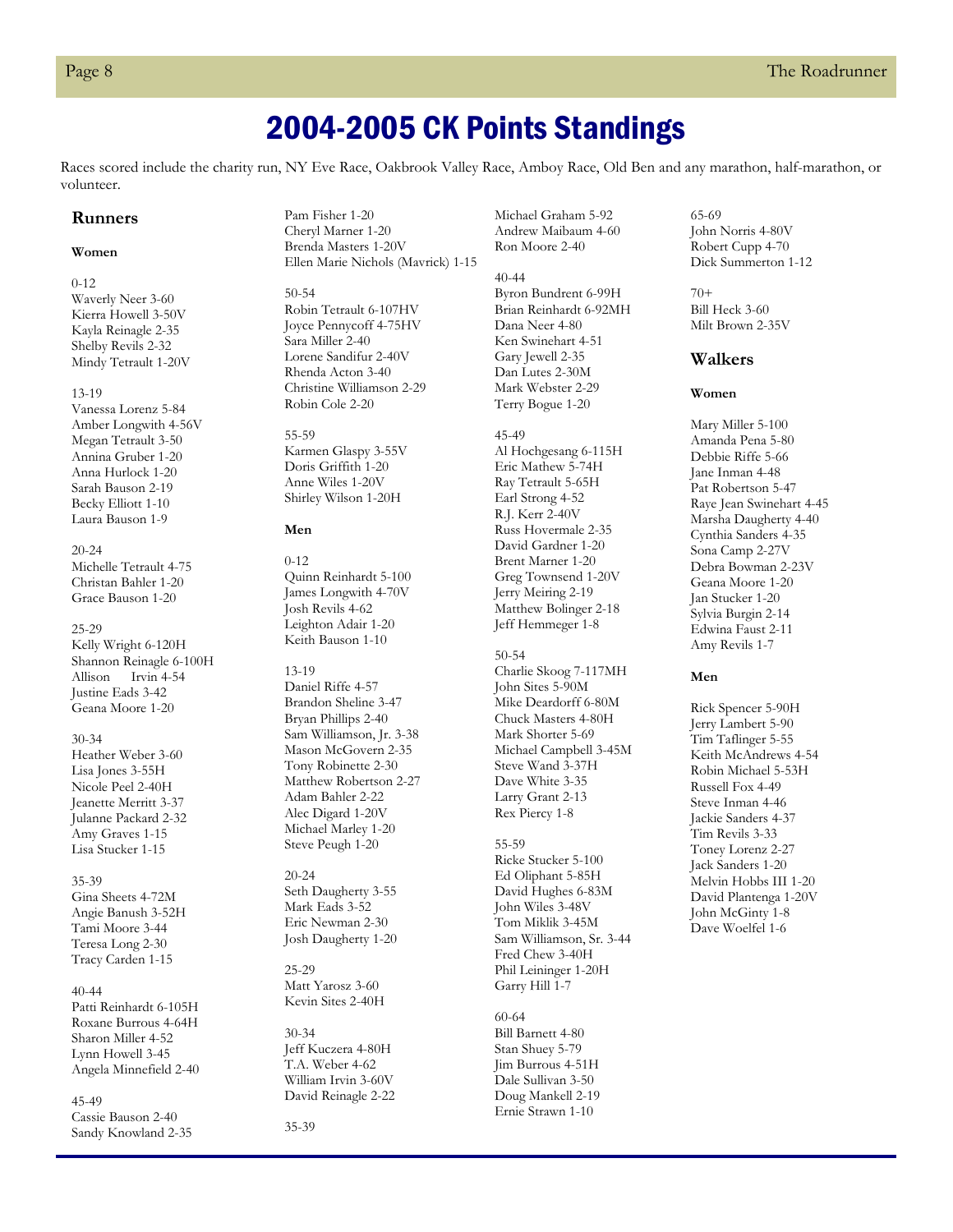### Race Calendars

### 2004-2005 CK Race Schedule

April 02 CKRR Ultimate 10 Mile Run & 5 Mile Run/Walk Time: 9 AM Location: Logansport, IN

April 16 Race for the Cure 5K Run/ Walk Time: 9 AM Location: Military Park, Indy 10 points for each finisher

May 14 CKRR 5K Trail Run/Walk Time: 8 AM Location: Peru River Walk

May 21 Norris Insurnace 4 Mile Run/3 Mile Walk Time: 8 AM Location: Jackson Morrow Park

June 04 Helping Hands 5KRun/Walk Time: 8 AM Location: Sharpsville, IN

June 11 Norris Insurance 5 Mile Run/5K Walk Time: 8 AM Location: Greentown, IN

June 17-18 Relay for Life Location: Kokomo High School

June 25 Race for Grace, 5K Run/Walk Time: 8 AM Location: Logansport, IN

July 02 Haynes-Apperson 4 Mile Run/3 Mile Walk Time: 8 AM Location: Memorial Gymnasium, Kokomo, IN

July 09 Iron Horse 4 Mile Run/3 Mile Walk Time: 8 AM Location: Logansport, IN

July 16 Panther Prowl 5K Run/Walk Time: 8 AM Location: Western H.S., Russiaville, IN

August 06 Norris Insurance 5K Run/Walk Time: 8 AM Location: Converse, IN

August 13 CKRR Age-Graded 4 Mile Run & 5K Walk Time: 8 AM Location: Highland Park

September 24 11th Kokomo Symphony 5K Run/Walk Time: 9 AM Location: Highland Park

October 08 Cole Porter 15K Run/5K Run/Walk Time: 8:30 AM Location: Peru, IN

October 15 Norris Insurance 5 Mile Run/5K Walk Time: 8 AM Location: Bunker Hill, IN

November 12 CKRR 4 Mile Run/5K Walk Time: 9 AM Location: McKinley School

 November 24 CKRR Thanksgiving Day Fun Run Time: 8 AM (non points) Location: Highland Park

### Other Races Around the Area

Apr 2 Best Buddies Dash for Friendship 5k Run/walk 9 **PM** Military Park, Downtown Indianapolis, IN Ken Long (317) 884-4001

Apr 2 IPFW Mastodon Stomp 5k Run/walk 9 AM Hilliard Gates Sports Center, Fort Wayne, IN Judy Tillapaugh (260) 481-6647

Apr 9 Pacers Run and Walk 5 Mile Run 5 Km Walk 9 AM Conseco Fieldhouse - Tuxedo Bros (317) 733-3300

Apr 9 WillPower Run & Walk Warren Central H.S. 10K run 5K walk 317-884-4001

Apr 16 Dino Trail Runs 15K/5k 9AM Washington township Park Avon 317-336-7553

Apr 17 Mallory's Mad Dash 5k Run 2PM Logansport High School 574-753-9540

Apr 17 "Bricks to Bricks" 10 Mile Run/ Walk 7:30 AMFranklin Central HS, Indianapolis, IN Ken Long (317) 884-4001

Apr 23 Noblesville Sunrisers Kiwanis 15K more information coming soon 9 AM

Apr 23 Mini-Marathon Training Series 15K run 15k walk 8:30AM Indiana State Museum Indy 317-927-3378

Apr 23 Spotlight on Nursing 15K run 5K walk 317-884-4001

Apr 30 Z Run 4 Mile Run/Walk 8 AM Zionsville IN Ken Long (317) 884-4001

May 14 Tri-Kappa Trot 10/5k Run 5k Walk Noblesville IN Noblesville Parks Department (317) 776-6350

May 21 White River Run 5k Anderson IN-

August 6 Run for the Sun 5k Run/Walk 8 AM Connie Gamble at (765)384-7109 or eegamble@prodigy.net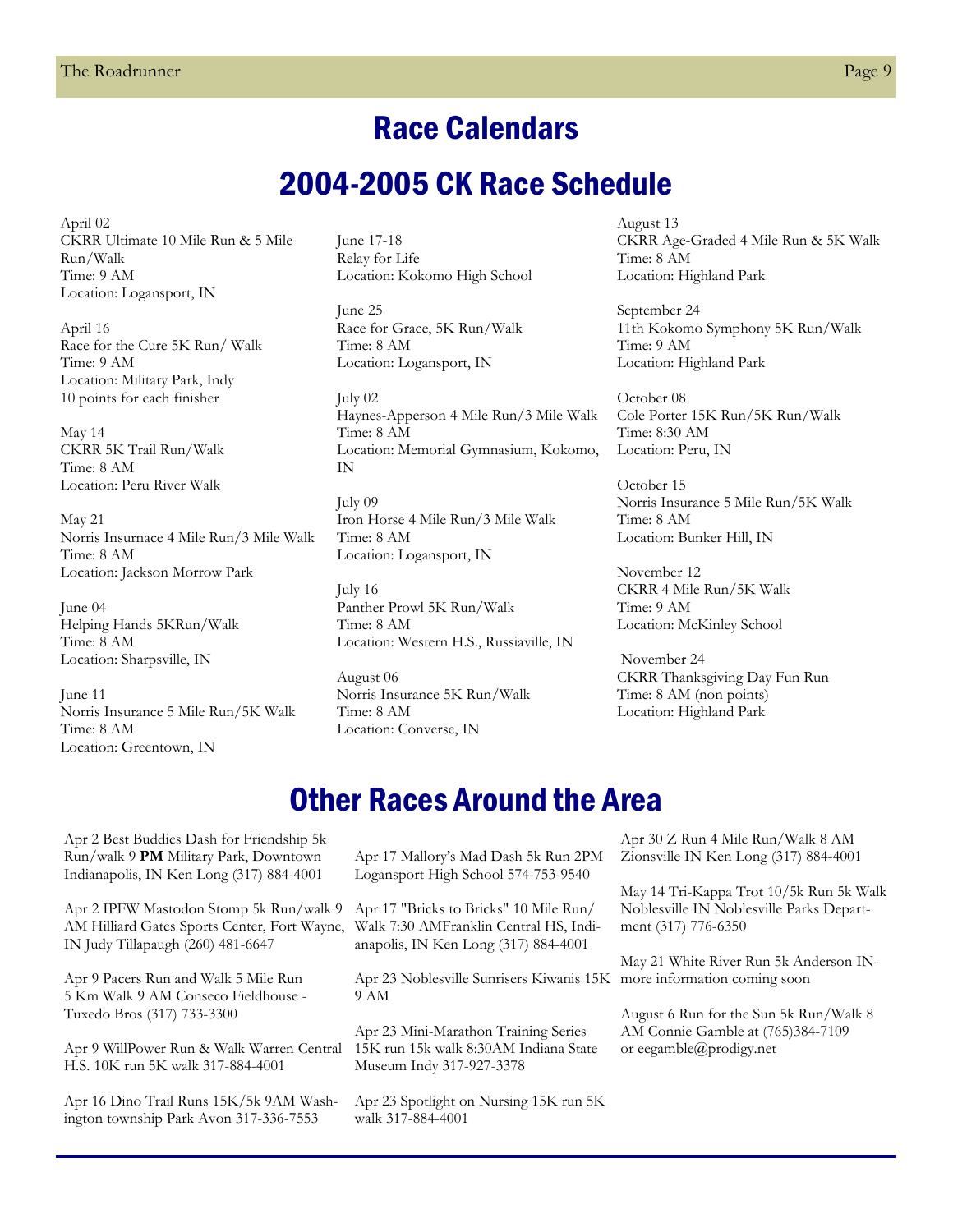52. Sara Miller 26:27 55. Stan Shuey 27:15 57. Jerry Meiring 27:26 58. David Hughes 27:30 60. Jim Burrous 27:54 68. Quinn Reinhardt 29:35 69. Lisa Jones 29:37 71. Michael Graham 29:42 73. Rex Piercy 29:59 75. Fred Chew 30:25 76. Robin Tetrault 30:38 77. Andrew Maibaum 31:07 79. Sandy Knowland 31:37 81. Shelby Revils 32:48 83. Ken Swinehart 33:59 84. Robert Cupp 34:00 87. Joshua Revils 35:00 88. Michelle Tetrault 35:14 89. Jeanette Merritt 39:09 90. Sharon Miller 42:09 91. Karmen Glasby 42:09

Walkers 26 Finishers

1. Jerry Lambert 31:22 2. Rick Spencer 32:32 3. Russell Fox 33:12 4. Keith McAndrews 33:27 7. Mary Miller 35:06 8. Steve Inman 35:48 9. Robin Michael 36:03 10. Tim Taflinger 36:40 11. Amanda Pena 37:18 12. Debbie Riffe 42:02 13. Jane Inman 43:05

> Robin Tetrault is forever in high spirits.

### Club Race Results

Oakbrook Valley 5k Run/Walk February 12, 2005

#### Runners

- 1. Seth Daugherty 17:24
- 2. Jeff Kuczera 17:33
- 3. Tony Robinette 18:02
- 4. Michael Marley 18:13
- 5. Mason McGovern 18:28
- 6. Dana Neer 18:35
- 7. Brandon Sheline 18:42
- 8. Chris Fink 18:50
- 9. Byron Bundrent 19:03
- 10. Brian Reinhardt 19:40
- 11. Al Hochgesang 20:11
- 12. Dan Lutes 20:40
- 13. Daniel Riffe 20:51
- 14. Trevor Mann 20:57
- 15. Heather Weber 21:16 1st Female
- 16. Shaun Parkins 21:21
- 17. Waverly Neer 21:29
- 18. Sam Williamson, Jr. 21:39
- 19. Kelly Wright 21:39
- 20. Jordan Brown 21:51
- 21. Ricke Stucker 21:55
- 22. Earl Strong 22:06
- 23. Eric Mathew 22:15
- 24. Charlie Skoog 22:17
- 25. Mark Shorter 22:22
- 26. Megan Clearwater 22:42
- 27. Ray Tetrault 23:31
- 28. Mike Daugherty 23:35
- 29. Ed Oliphant 24:06 30. Mike Deardorff 24:12
- 31. Ken Swinehart 24:25
- 32. Eric Newman 24:27
- 33. Shannon Reinagle 24:29
- 34. Sam Williamson, Sr. 24:39
- 35. Patti Reinhardt 24:42
- 36. Vanessa Lorenz 24:46
- 37. Tiffany Williams 26:29
- 38. Quinn Reinhardt 26:29
- 39. Allison Irvin 26:38
- 40. Joyce Pennycoff 27:02
- 41. Lewis Mann 27:29
- 42. David Hughes 27:30
- 43. Stan Shuey 27:49
- 44. T.A. Weber 28:17
- 45. David Reinagle 28:39
- 46. Rhenda Acton 29:52
- 47. Michael Graham 30:01
- 48. Kayla Reinagle 31:13
- 49. Lisa Jones 31:14
- 50. Andrew Maibaum 32:50
- 51. Michelle Tetrault 33:23
- 52. Kelsey Myers 33:49
- 53. Pam Fisher 42:23 54. Shelby Revils 47:19
- 55. Joshua Revils 50:43
- 56. Lynn Howell 1:01:04
- 57. Kierra Howell 1:01:52

#### Walkers

- 1. Rick Spencer 31:15
- 2. Jerry Lambert 31:47
- 3. Russell Fox 33:30
- 4. Mary Miller 34:47 1st female
- 5. Amanda Pena 36:08
- 6. Steve Inman 36:16
- 7. Tim Taflinger 36:40
- 8. Robin Michael 36:45
- 9. Debbie Riffe 40:49
- 10. Marsha Daugherty 41:25
- 11. Jane Inman 41:32
- 12. Raye Jean Swinehart 41:33
- 
- 
- 
- 17. Cynthia Sanders 51:37



David Reinagle finishes strong at Oakbrook Valley.

John Norris Insurance 5k March 12, 2005 Amboy, Indiana

Runners 93 Finishers

1. Scott Colford 17:29 2. Seth Daugherty 17:49 3. Bryan Phillips 17:49 4. Jeff Kuczera 18:34

5. Dana Neer 19:07 1st Masters 7. Brian Reinhardt 19:21

- 
- 
- 
- 
- 
- 13. Pat Robertson 48:38
- 14. Andrea Eckelbarger 49:50
	- 15. Tim Revils 50:43
	- 16. Jackie Sanders 51:34
- 9. Matthew Robertson 20:14 10. Byron Bundrent 20:25 Mary Miller is ready for a very tough Amboy race to end. Every competitor felt the same way.
	-
	- 11. Al Hochgesang 20:35
	- 17. Ricke Stucker 21:36
	- 18. John Sites 21:46 19. Adam Bahler 21:53
	- 20. Charlie Skoog 22:02
	- 23. Earl Strong 22:31
	- 26. Kelly Wright 22:55 1st Female

37. Angela Minnefield 24:25 1st

30. Mark Shorter 23:26 31. Eric Newman 24:03

38. Mike Daugherty 24:28 39. Shannon Reinagle 24:40 41. Mike Deardorff 24:59 42. Steve Wand 25:03 43. Bill Barnett 25:09 44. Patti Reinhardt 25:12 45. Tom Miklik 25:15 47. Roxane Burrous 25:21 48. Vanessa Lorenz 25:21 51. Dale Sullivan 26:06

Female Masters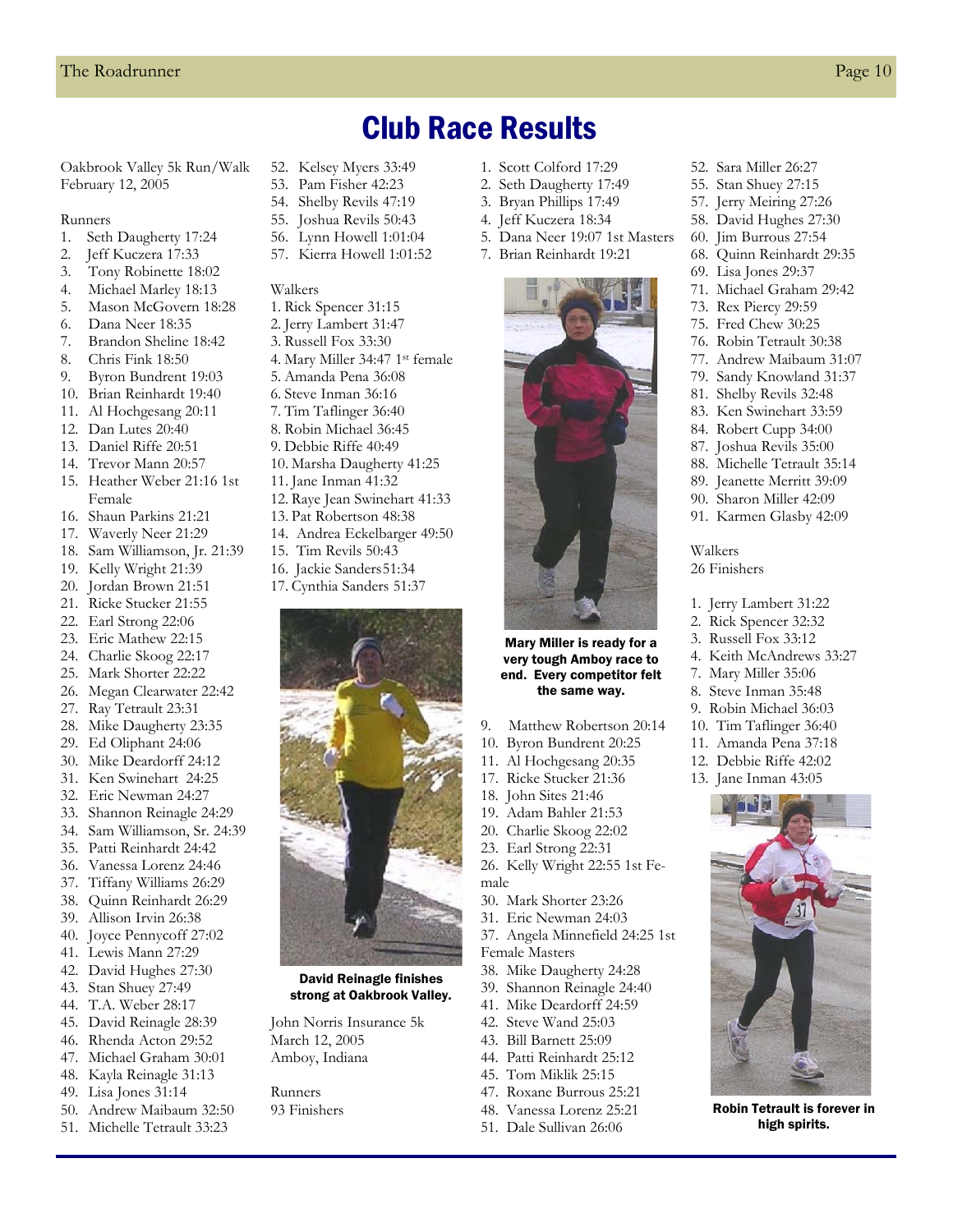### Club Race Results (Continued)

- 14. Raye Jean Swinehart 43:05
- 16. Marsha Daugherty 45:22
- 17. Tim Revils 47:43
- 20. Amy Revils 48:49
- 22. Pat Robertson 50:12
- 23. Jackie Sanders 51:24
- 24. Cynthia Sanders 51:25
- 25. Edwina Faust 51:39

Old Ben 5K Run & Walk Saturday, March 26, 2005 Highland Park

#### 5K Run

- 139 Runners
- 1. Scott Colford, 17:23
- 2. Dana Neer, 17:36
- 3. Michael Marley, 17:39
- 4. Gary Jewell, 17:51
- 5. Matt Yarosz, 18:15
- 7. Byron Bundrent, 18:25
- 8. Daniel Riffe, 18:35
- 9. David Gardner, 18:39
- 10. Brian Reinhardt, 18:48
- 12. Chuck Masters, 18:55
- 15. Christan Bahler, 19:11 1st
- Female
- 16. Matthew Robertson, 19:15
- 19. Al Hochgesang, 19:58
- 20. Waverly Neer, 20:06
- 22. John Sites, 20:14
- 23. Earl Strong, 20:25
- 24. Annina Gruber, 20:27
- 25. Eric Mathew, 20:29



New member Edwina Faust finishes her 2nd 5k strong with some encouragement from Robin and Megan Tetrault.

27. Kelly Wright, 20:36 29. Ricke Stucker 20:37 30. William Irvin, 21:12 33. Matt Bolinger, 21:36 35. Mark Shorter, 21:49 37. Angela Minnefield, 22:03 40. Charlie Skoog, 22:12 41. Nicole Peel, 22:28 43. Ed Oliphant, 22:43 44. Keith Hill, 22:45 48. Adam Bahler, 23:05 49. Mike Daugherty, 23:06 50. Shannon Reinagle, 23:13 52. Patti Reinhardt, 23:21 53. John Norris, 23:29 55. Mike Deardorff, 23:37 58. Megan Tetrault, 23:47

Club Chaplain Dana Neer speeds by with Gary Jewell in hot pursuit. Dana went on to finish 2nd.

62. Becky Elliott, 23:49 63. Ray Tetrault, 23:50 64. Bill Barnett, 23:52 66. Roxane Burrous, 24:23 69. Quinn Reinhardt, 24:57 71. Stan Shuey, 25:12 72. Dave White, 25:14 73. Teresa Long , 25:19 78. Bill Heck, 25:38 79. Allison Irvin, 25:41 80. Jerry Meiring, 26:12 81. Jim Burrous, 26:13 82. Larry Grant, 26:15 83. Amy Graves, 26:17 84. Sarah Bauson, 26:19 85. Cassie Bauson, 26:20 87. T.A. Weber, 26:31 88. David Reinagle, 26:32 92. Amber Longwith, 26:54 94. Tami Moore, 27:17 95. Vern Graves, 27:36 97. Mark Eads, 27:45 98. Justine Eads, 27:51 99. Rhenda Acton, 28:13 101. Michael Graham, 28:31 102. Robin Tetrault, 28:33 103. Sandy Knowland, 28:44 105. David Hughes, 28:46 106. Fred Chew, 29:00 108. Doug Mankell, 29:40 109. Doris Griffith, 29:52 111. Ravi Nagaraju, 30:48 113. Mark Webster, 31:10 114. James Longwith, 31:13

61. Vanessa Lorenz 23:49

115. Gina Sheets, 31:15

- 116. Julanne Packard, 31:17 120. Bob Cupp, 32:17
- 123. Michelle Tetrault, 33:12
- 124. Milt Brown, 34:15
- 126. Jeanette Merritt, 35:02
- 128. Robin Cole, 35:22
- 132. Karmen Glaspy, 38:26
- 136. Sharon Miller, 39:27 137. Susan Gerhart, 39:51
- 

#### 5K Walk

- 41 Walkers
- 1. Jerry Lambert, 29:34
- 2. Rick Spencer, 31:31
- 3. Russell Fox, 31:38
- 4. Keith McAndrews, 32:15
- 5. Mary Miller, 33:21 1st Female
- 6. Tim Taflinger, 35:00
- 8. Robin Michael, 35:13
- 9. Amanda Pena, 36:14
- 12. John McGinty, 38:55
- 14. Marsha Daugherty, 39:42
- 16. Toney K. Lorenz, 40:04
- 18. Debbie Riffe, 40:59
- 22. Sylvia Burgin, 45:58
- 23. Tim Revils, 46:55
- 25. Pat Robertson, 47:11
- 29. Edwina Foust, 47:48



New club member Ravi Nagaragu competes at Old Ben.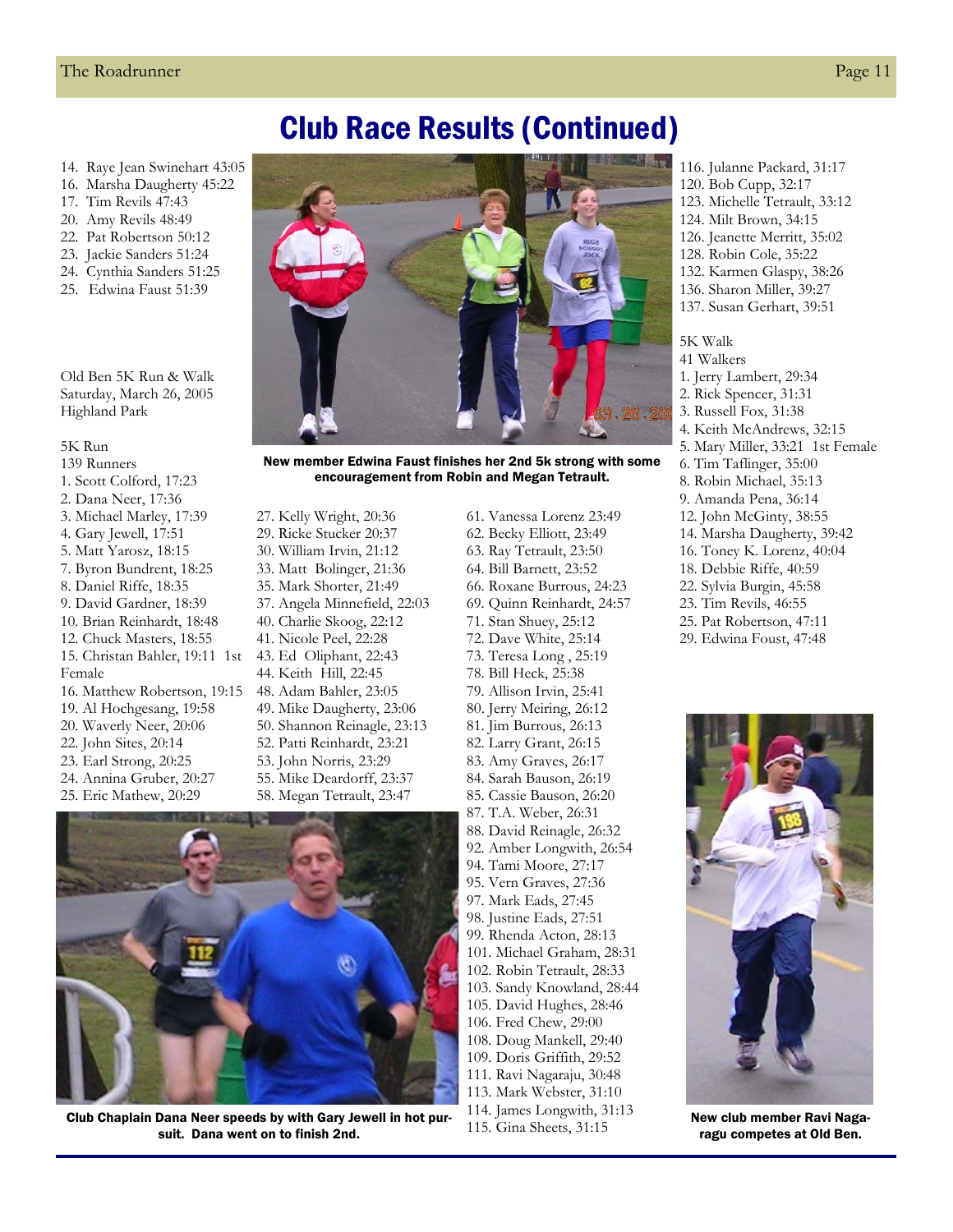### Meeting Minutes

CKRR Meeting March 7, 2005

William Irvin opened the meeting at 7:03 P.M. in the absence of Ray Tetrault.

#### Members Present

William Irvin – Vice President Mark Shorter - Treasurer Brian Reinhardt – Newsletter Editor Rhenda Acton Gary Jewell Keith McAndrews Patti Reinhardt Jackie Sanders Cynthia Sanders Charlie Skoog Robin Tetrault

#### Reports

Mark Shorter delivered financial report.

Old Business Rhenda Acton reported on the Ultimate Challenge Charlie Skoog has the finish line set-up Flyer was included in the March newsletter Volunteers needed for water stops and baking cookies Will set up tent for staging area Oakbrook Race

 Voted 7-2 in favor of adding it to the CKRR race schedule

Race directors

No new volunteers

Silicone Bracelets

 Brian Reinhardt gave a brief report on \$ of bracelets It was decided that if sponsorship comes through that well move ahead with this and they will be given to all kids who run in at least 2 events

Staggered start for walkers

 Will do this in our club races when necessary Newsletter on website

Password protected for current newsletter

No password for past newsletters

New Business

Gary Jewell will take care of Old Ben registration, scoring, and timing

Relay for Life

Cindy Sanders asked for ideas for fundraising for CK No Ironhorse Festival this year, but race will take place on July 9th.

Other Business

Mark Shorter brought to our attention that club membership has dropped somewhat and ideas were discussed to try to understand why.

The meeting ajdjourned at 8:25 P.M.

### Other Races Ran

Mardi Gras Marathon New Orleans, LA Feb 27th 1,976 Finishers 1. Meyer Friedman 2:30:59 1w. Una Broderick 3:07:20 1404.Gina Sheets 5:25:43

Suncoast Classic 10k St. Petersburg, FL Feb 26 565 Finishers

1. Valeriy Pisarev 30:58 1w. Tatiana Borisova 34:05 384. Roxane Burrous 50:20 450. Jim Burrous 56:13

Bulldog Jog 5k Indianapolis, IN March 5th 131 entrants 1 Scott Overall 15:55 1w. Jenelle Hollis 19:33 (11th overall) 2 Seth Daugherty 16:43 14 John Sites 19:51 23 Kevin Sites20:34 44 Mike Daugherty23:07

5k Walk Results - 56 entrants 1 Damon Clements 28:36 1w. Mary Miller 33:41 2 Jerry Lambert 29:55 3 Rick Spencer 30:14 4 Russell Fox 31:54 19 Marsha Daugherty 40:26

Shamrock 5-mile Run 5k Walk Indianapolis, IN March 17th Run - 911 Finishers 1. Aaron Moody 25:55 1w. Collotte Liss 27:42 17. Byron Bundrent 30:05 18. Brian Reinhardt 30:24 55. Carla Yerkes 33:26 88. Charlie Skoog 34:57 188. Nicole Peel 38:32 192. Patti Reinhardt 38:39 250. William Irvin 39:59 318. Dave White 41:34 319. Teresa Long 41:35 353. Allison Irvin 42:11 Walk - 422 Finishers 1. Damon Clements 29:05

3. Russell Fox 31:03 15. Robin Michael 34:36

Mountain Goat Hill Runs Danville, IL. March 19th 5K walk 30 finishers 1. Russell Fox II 33:07 10K run 113 finishers 18. Charlie Skoog 45:43 26. Angela Minnefield 49:01 15K run 143 finishers 22. Carla Yerkes 1:06:37

Sam Costa Half Marathon Carmel, IN March 20th 322 Finishers 1. Neil Weitzel 1:12:51 8. Jeff Kuczera 1:18:44 50. Brian Reinhardt 1:28:59 56. Chuck Masters 1:30:02 68. Eric Mathew 1:34:16 69. Alvin Hochgesang 1:34:40 90. Kelly Wright 1:37:19 93. Charlie Skoog 1:38:05 108. Kevin Sites 1:39:33 142. Ed Oliphant 1:44:20 148. Nicole Peel 1:45:06 158. Shannon Reinagle 1:47:05 169. Patti Reinhardt 1:48:03 200. Roxane Burrous 1:53:33 205. Steve Wand 1:54:04 214. Angie Banush 1:55:07 218. Ray Tetrault 1:56:32 219. Phil Leininger 1:56:41 254. Joyce Pennycoff 2:05:18 259. Jim Burrous 2:07:06 277. Shirley Wilson 2:12:55 279. Fred Chew 2:13:54 282. Robin Tetrault 2:14:24 288. Lisa Jones 2:18:17 292. Rick Spencer 2:21:14 294. Robin Michael 2:22:11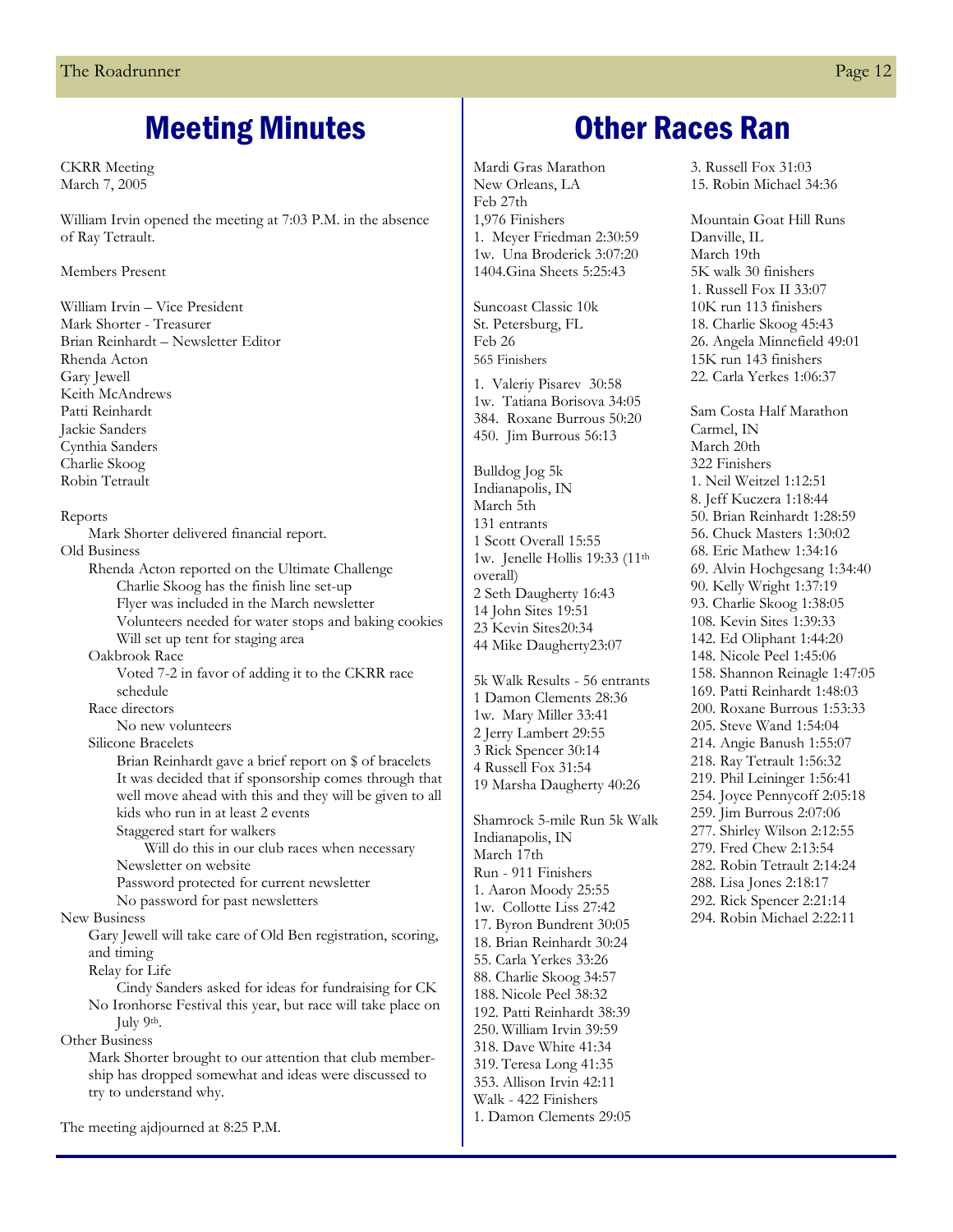CLUB KOKOMO ROADRUNNERS SCHOLARSHIP CRITERIA/APPLICATION The purpose of the Club Kokomo Roadrunners scholarship is to recognize a senior in high school or an undergraduate college student who has enriched his/her life through running. The scholarship is to be applied to postsecondary expenses. The following criteria are guidelines to be considered as a recipient of the Club Kokomo Roadrunners Scholarship. The applicant shall be a(n) :

senior in high school who plans to continue his/her post-secondary education or present enrollee in college pursuing an undergraduate degree member of Club Kokomo Roadrunners prior to or at the time of application active participant on at least one of the following: high school cross country team as a senior in high school, collegiate runner, or CK points award age group qualifier in the previous year good citizen within his/her school and community

This application must be postmarked by May 1, 2005.

Send to: Club Kokomo Scholarship Committee c/o Lorene Sandifur

1607 W. Mulberry. Kokomo, IN 46901

#### APPLICATION

| Post-Secondary School(s) of acceptance (if high school student)                                                                 |
|---------------------------------------------------------------------------------------------------------------------------------|
| Did you run on your high school/collegiate cross country team? Yes___ No ____                                                   |
| Cross Country Coach Name Coach Phone Number                                                                                     |
| On a separate sheet of paper explain why you should be considered as a recipient of the Club Kokomo<br>Roadrunners scholarship? |
| Students must include a copy of their most recent grade report which includes the<br>student's GPA.                             |

Signature \_\_\_\_\_\_\_\_\_\_\_\_\_\_\_\_\_\_\_ Parent(s) Signature \_\_\_\_\_\_\_\_\_\_\_\_\_\_ Date \_\_\_\_\_\_